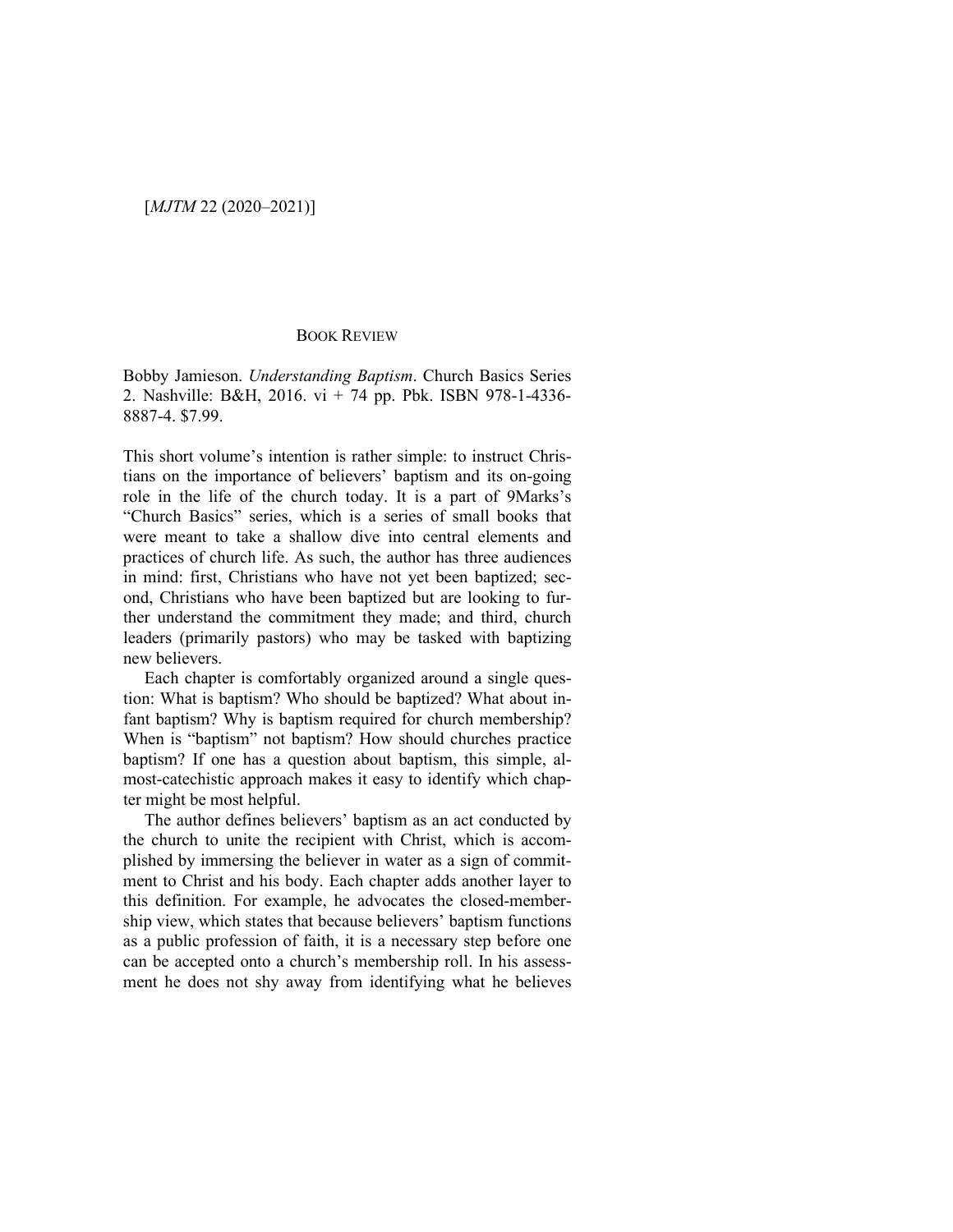## R14 *McMaster Journal of Theology and Ministry* 22

should or should not qualify as baptism. Most prominently, he engages those traditions that baptize infants and in response, generally rehearses those criticisms that have populated credobaptism tracts for centuries (e.g., one cannot be truly united with Christ if he or she does not yet believe in Christ). The volume closes with a basic outline of baptism as: by immersion, conducted by someone authorized by the church, in the presence of one's Christian community, and only on the condition that the believer is aware of what it means.

As a primer on believers' baptism for the uninitiated or those insiders who would like a cursory and theologically conservative exploration of the topic, this book serves its purpose. To its credit, it raises a number of important questions that are worth addressing, such as whether or not a baptism "counts" if the recipient made the decision consciously but was unaware of what it truly meant. Whether one agrees or disagrees with the author's answers, these are valuable conversations to have. Yet, there are a host of other questions excluded from this volume that are worth addressing: What if someone received believers' baptism but not by immersion? Is there any merit to age restrictions? More substantially, the discussion does not engage with current conversations on sacramentalism, as recently given robust treatment by Stanley Fowler and Anthony Cross; although, admittedly, this topic may edge this volume outside of its intended purposes as an introductory text.

The absence of these questions aside, this book has a context issue; namely, its interaction with the past is virtually non-existent. There is a rich history on the debate surrounding baptism, but one would not get that impression from reading this book. Someone encountering this position for the first time, for example, might be left in confusion by one lingering question: If the answer is as straightforward as he suggests, why does *anyone* baptize infants? Frustratingly, a few well-placed historical insights would have benefited the volume significantly.

While these points may detract from this volume, it does what it sets out to do insofar as the author has put together an accessible beginner's guide to believers' baptism. Someone looking for a substantive analysis of the topic will not find it here but for one